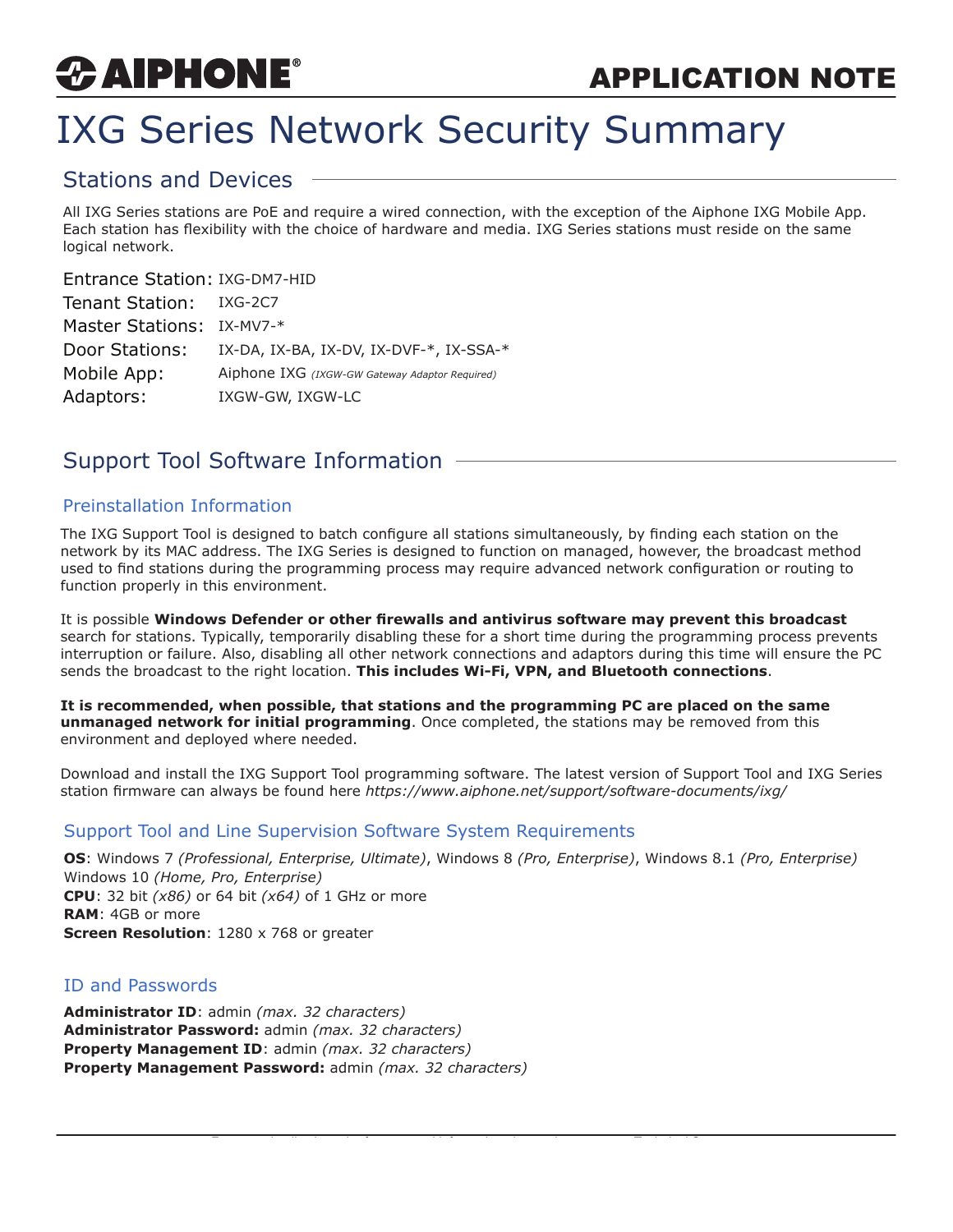## Security and Communication

#### **Security**

The IXG Series supports the use of HTTPS and SSL/TLS (v1.0, 1.1, and 1.2), providing the ability to upload signed certificates to encrypt and secure authentication. Support Tool allows centralized certificate management, with the ability to upload CA certificates.

**SSH** is used when uploading a setting file to stations using the IXG Support Tool, but not during typical operation. *This is a critical function, therefore SSH cannot be disabled.*

**IEEE 802.1X** authentication is supported.

Hash Algorithms: **MD5**, **SHA1**, **SHA256**

#### Communication

SIP Connection Port: **5060**

Audio codec: **G.711** (**µ-law**, A-law) Video codec: **H.264**/AVC, Motion JPEG

**Video Encoder 1** (*Intercom Communication*)

RTP Video: Start **30000** *-* End 31000 RTP Audio: Start **20000** - End 21000

**Video Encoder 2** (*Secondary HD Streaming*)

RTP Video: Start **32000** *(1-65534)* - End 33000 *(1-65535)* RTP Audio: Start **22000** - End 33000

Minimum / Maximum Frame Rate (FPS): **1** / **30** Minimum / Maximum Bitrate: **32** / **2048** Minimum / Maximum Resolution *(Encorder 2)*: **320x240** / **1280x960**

#### **Multicast**

**By default, IXG stations use Unicast when placing outbound calls to other stations**, but may utilize Multicast in network environments that would benefit from the method. When Paging to more than 50 stations Multicast is required, and a Multicast address must be set in Support Tool. If Multicast is used, either for calling or when required for large paging groups, any address in the 224.0.0.0 to 239.255.255.255 range may be used.